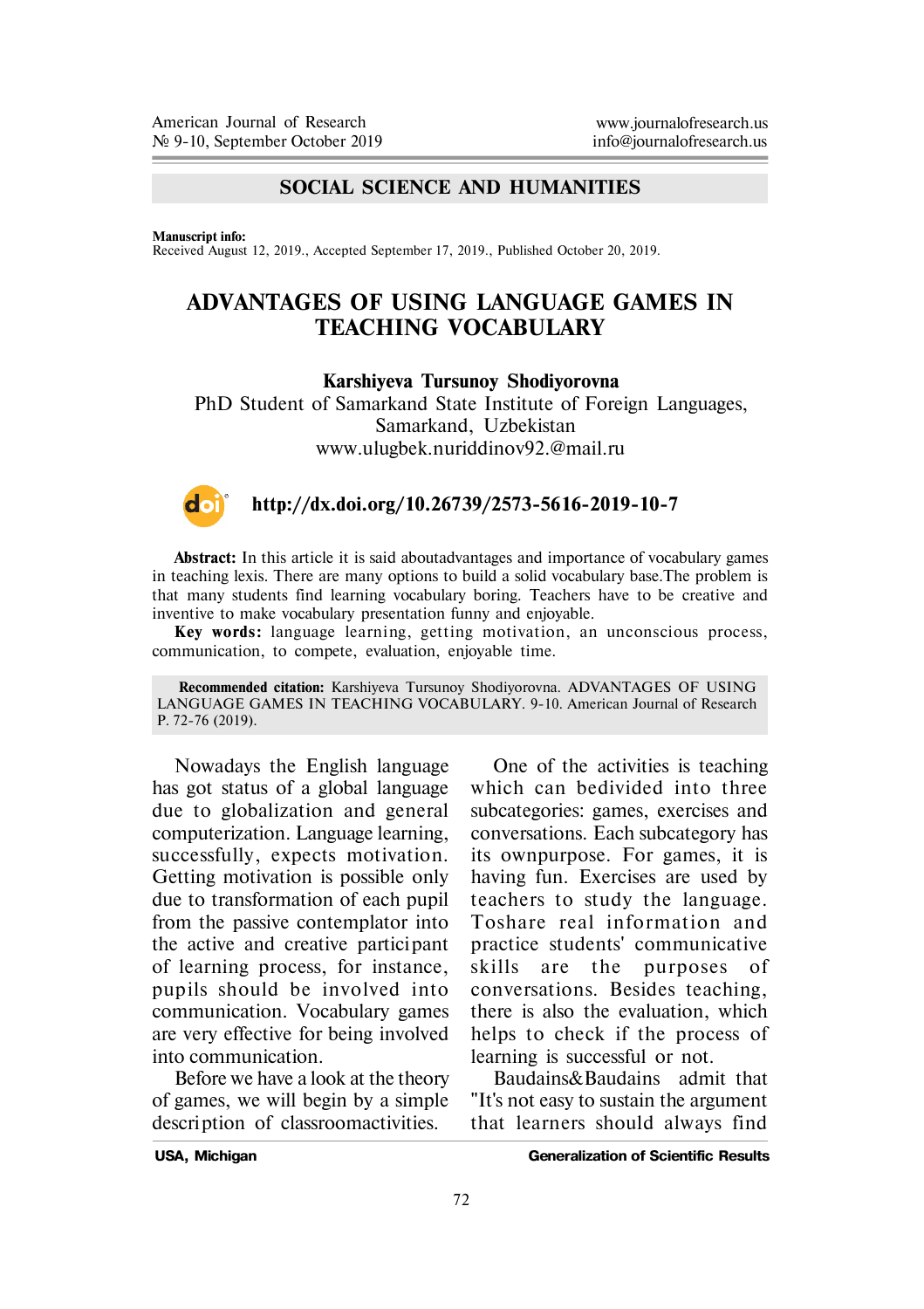immediate enjoyment in their class work, and even more difficult to support it with practical ideas that will stimulate students and educators in an infinity of different teaching situations"[ 1,177]. That is why teachers should use games. Young learners love them, in many cases, they fairly call for them. They understand games as a natural part of their lives, something they need to surround them to evoke enjoyable and friendly environment. They further assume that games are also a ticket to the world in which there is no passive and boring accepting of grammatical rules and noting them down into exercises books.

If we should give a scholarly term for games, we would define them as different activities that evoke a pleasant and enchanting atmosphere for participants. Baudains&Baudains give this definition of games: "Games are activities students do for their own sake, for the immediate fun, curiosity or competitive ambition aroused by the game"[1, 178].

Games essentially require certain set of rules adhered by all players to keep boundaries of fair play and to achieve the intended goal. Lewis &Bedson express that "The rules of the game set clear limits within which the children's natural decision-making processes must function"[2,67].

Stevick distinguishes four features of games. First one is that players have something in common like ability to play the game or a thing that is necessary for playing the game (cards, a dice, aboard). The

second feature is the rule of the game. The feature here is that any restrictions on the players' actions still leave them free enough so that their actions are not entirely predictable. That means that players are able to react according to the situation and choose the best solution to be successful in the game. The last feature that Stevick mentions is the goal of the game. The goal should be mentioned by the teacher in order that students know what the objectives of the game are.[6, 87].

As far as the application of games in language teaching, teachers decide to include games for many reasons, as it will be demonstrated further.

It is widely recognized and well documented that using games in English classes has a positive impact on the learner's process of language acquisition. They can be used as warm-up activities, time fillers or they can function as a main point in the lesson plan, or even in the whole syllabus.

Games take a share in a broad language development of learners. McCallum says that "There are many valid reasons for using games in the language classroom, not least among them the sheer enjoyment of a moment of relaxation after some arduous drilling"[3, 23].

Some of the reasons for using games are declared by Lewis &Bedson as they declare that apart from their motivational value as an enjoyable form of activity, they provide a context in which the language is embedded. This context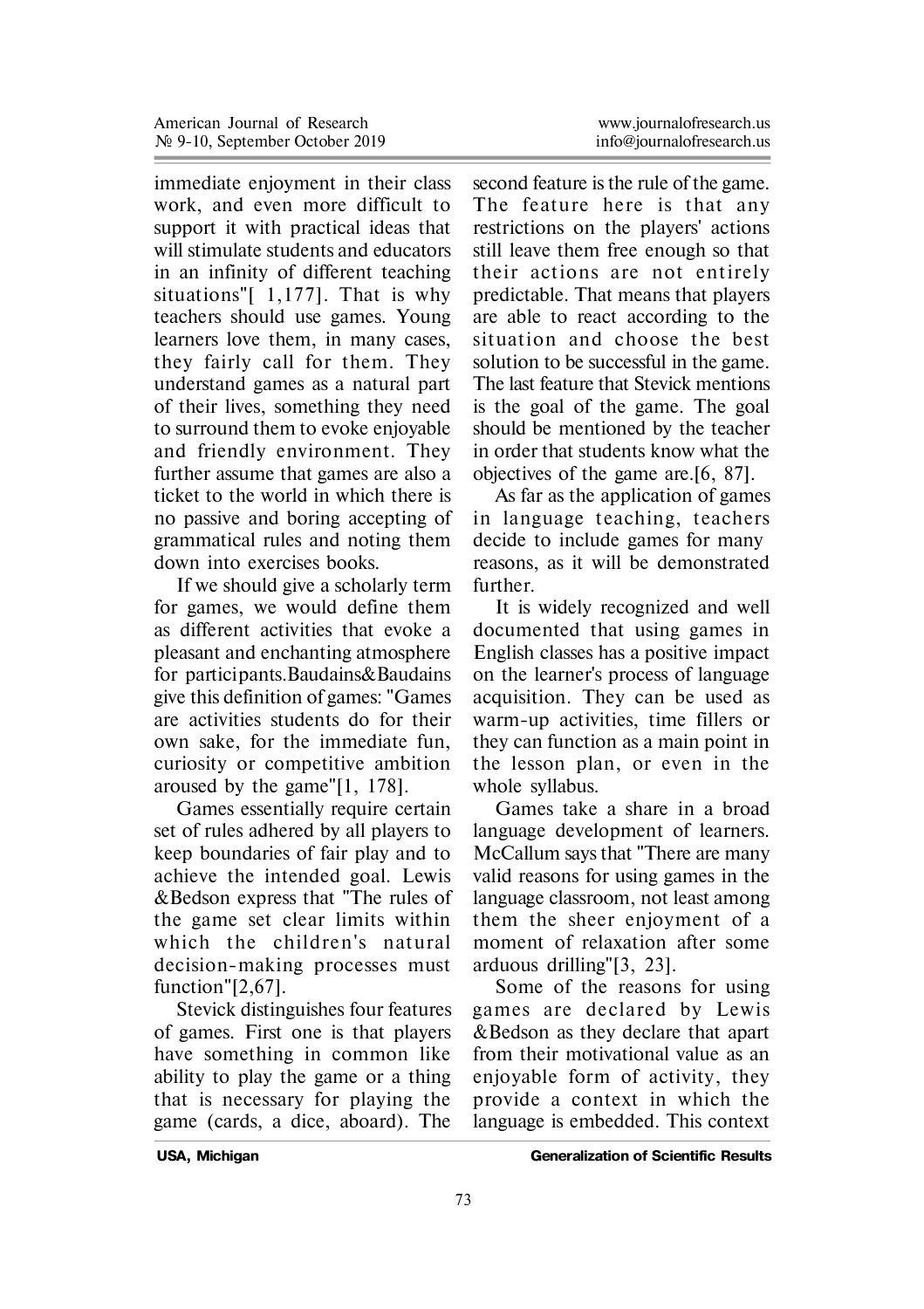is 'authentic' in the sense that game creates its own world: for the duration of the game, it replaces external reality [2,67].

O'Dell & Head contribute to this topic when they express that "Words are most easily learnt when students mani pulate them and make them their own in some memorable way. For both these reasons, games have a particularly important role to play in vocabulary learning: they provide an enjoyable way of revisiting words and they give students the opportunity to use them in a memorable context" [4, 145].

Hence, games can be signs of freshness and, if used fittingly, they produce a whiff of innovation and create a friendly atmosphere among students and teachers.

The most valuable fact is that throughout games, learners have to communicate somehow. It is very generally accepted that while playing, learners are more communicative and less frightened from using a foreign language. They use the language and enjoy it by virtue of the feeling that they can communicate without a strict control and monitoring of the level of their grammar.

McCallum expresses that: "Students, in the informal atmosphere of game play, are less self-conscious and therefore more apt to experiment and freely participate in using the foreign language. Both teachers and students can benefit from engaging games into learning process"[3, 300].

That means that learners find themselves in an unconscious process of language learning.

Students need games and it can be a good motivation for them to use playing activities as an instrument of their subconscious learning. We can consider that as an integral part of learning process.

Games are helpful because they can make students feel that certain words are important and necessary, because without those words, the object of the game cannot be achieved.

You can look up words in dictionaries or in the internet, you can read books and newspapers, listen to the news or music, chat with friends all over the world, write letters or e-mails to your friends, go to English courses. There are many options to build a solid vocabulary base.The problem is that many students find learning vocabulary boring. Teachers have to be creative and inventive to make vocabulary presentation funny and enjoyable. They sometimes have limited resources at school (no computers, interactive white boards). But there are activities that can be done without expensive and sophisticated equipment. One possibility to make learning vocabulary remarkable moment is application of vocabulary games.

Vocabulary games can be described as activities that are orientated towards practicing and revision of lexical sets, but more importantly, they are being used for entertainment and for making learning and memorizing vocabulary great fun.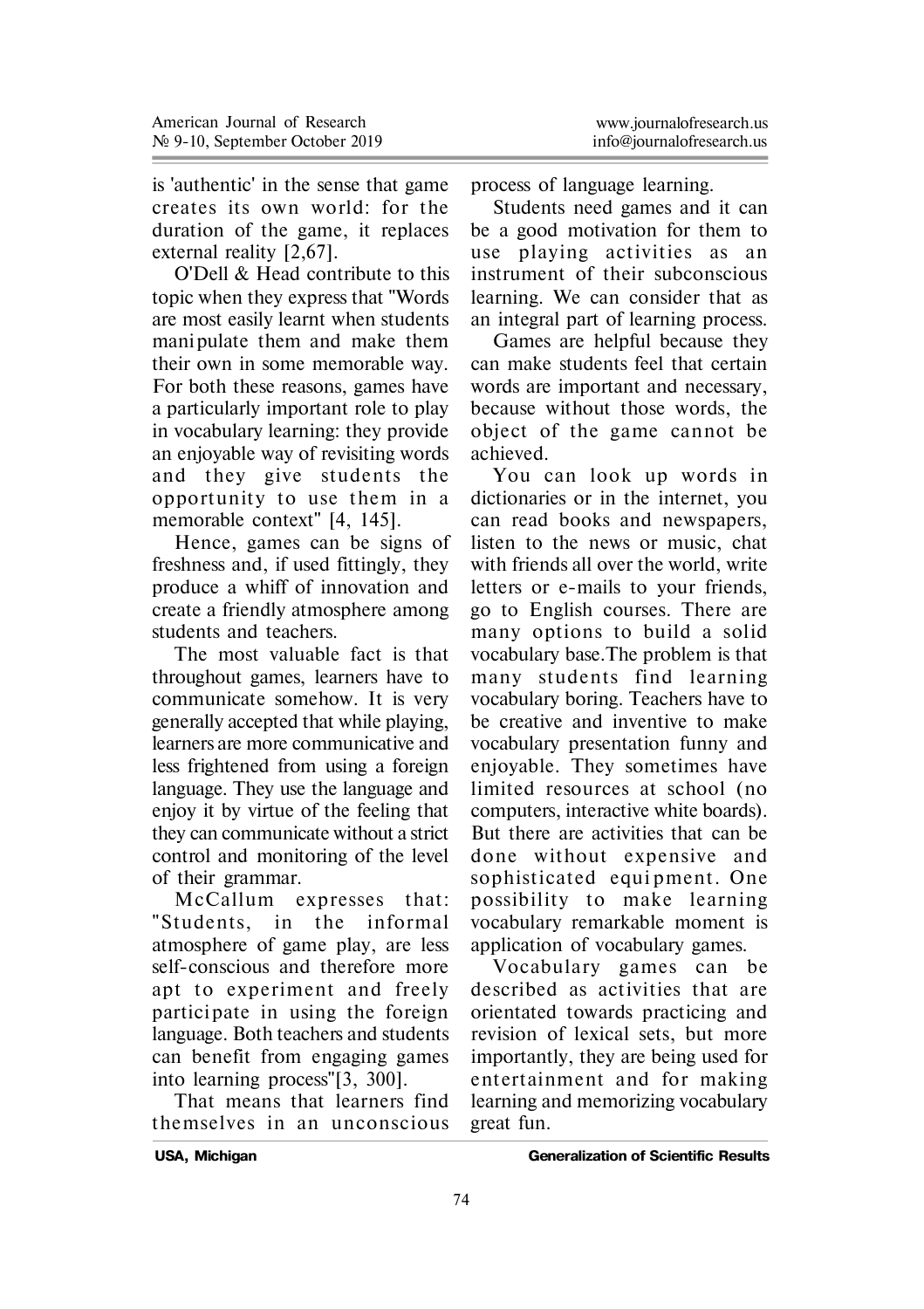There is a variety of vocabulary games that can be found on the internet, in magazines or books, so teachers can find inexhaustible amounts of ideas, advice and inspiration for vocabulary games there.

Sasson comes with the following classification of the vocabulary games. He distinguishes three types of them:

1. Creative and fun vocabulary games.

2. Vocabulary guessing games.

3. Vocabulary games and group work.

We will look at Sasson's classification into detail now. Some of the games adherent to creative and fun vocabulary games are for example games connected with "Alphabetizing" when students are given a letter of the alphabet and their task is to think of words beginning with the letter. This activity offers numerous possibilities and modifications. To make it more difficult, teachers can choose a particulartopic which will be connecting with the alphabetizing, for instance fruit, vegetables, animals, jobs. "Picture dictation" is another type of creative vocabulary games. Students try to draw or demonstrate what the teacher describes. It can be an object, a situation or scene.

"Mimicry and charades" belong to the second category of Sasson's classification, which are vocabulary guessing games. During these games, students try to guess the words through the pantomime or gestures.

Then popular "Hangman" can be found here, too. To play this game, you should follow these steps. There are dashes on the blackboard. The dashes represents missing letters. Students guess the letters. If the letters are in the word, they are written instead of the dashes. If the guesses are not correct, the picture of the hangman starts to appear on the blackboard after each incorrect tip. Students attempt to find out the word before the man is hung, which signals the end of the game.

Another group of games according to Sasson are games based on group work. "Cooperative story telling" is mentioned here as an activity during which groups of students are given a list of words that they have to use to create a story. "Find the differences" is an activity when groups of students find small differences between pictures that seem to be identical on the first sight [5,120].

Of course Sasson's classification does not provide a complete list of vocabulary games. We can use other games and activities like 'Bingo' which is very popular among students. The essential point of this game is that students have a card with several squares (nine ideally) and teacher calls out different words. If students find the word on their card, they cross it out. The winner is anyone who crosses out all the words on the card. It is a great chance to practice everything from numbers, irregular verbs, adjectives or cultural topics. There is no boundary in our fantasy.